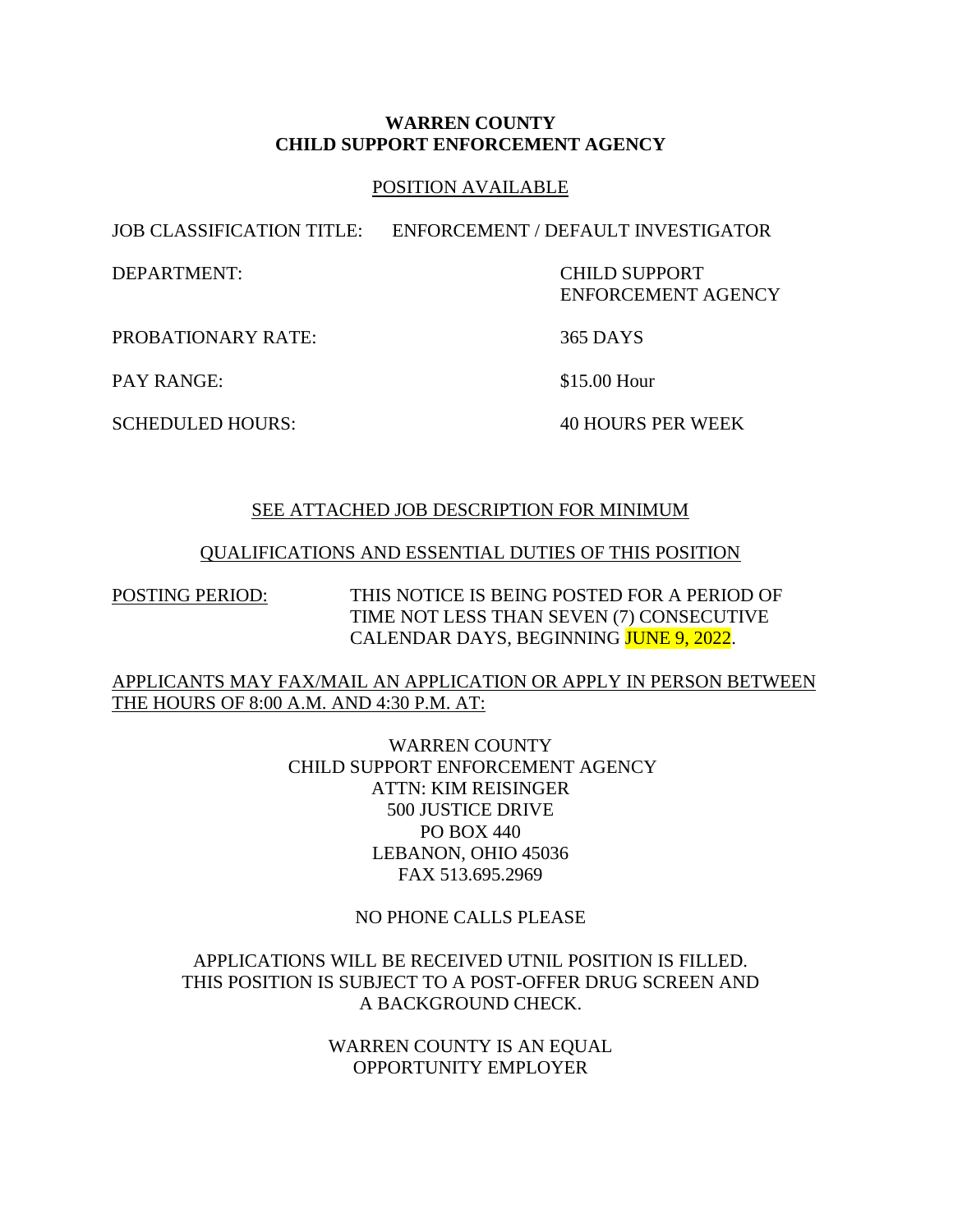#### **JOB DESCRIPTION WARREN COUNTY CHILD SUPPORT ENFORCEMENT AGENCY**

\_\_\_\_\_\_\_\_\_\_\_\_\_\_\_\_\_\_\_\_\_\_\_\_\_\_\_\_\_\_\_\_\_\_\_\_\_\_\_\_\_\_\_\_\_\_\_\_\_\_\_\_\_\_\_\_\_\_\_\_\_\_

**POSITION TITLE: ENFORCEMENT INVESTIGATOR FLSA STATUS:** Non-exempt **EMPLOYMENT STATUS:**Full-time **PAY RANGE:** \$15.00 **REPORTS TO:** Supervisor **CIVIL SERVICE STATUS:** Classified **DIVISION:** Enforcement \*Step increases based upon annual evaluations \_\_\_\_\_\_\_\_\_\_\_\_\_\_\_\_\_\_\_\_\_\_\_\_\_\_\_\_\_\_\_\_\_\_\_\_\_\_\_\_\_\_\_\_\_\_\_\_\_\_\_\_\_\_\_\_\_\_\_\_\_\_\_\_\_\_\_\_\_\_\_\_\_\_\_\_\_\_\_\_\_

# **DISTINGUISHING JOB CHARACTERISTICS**

Investigates and analyzes child support cases and initiates appropriate actions to establish, maintain and enforce support payments, as well as enforcing medical support court orders. Obtains, verifies and reviews information from non-custodial and custodial parents, employers, courts, attorneys, elected officials and others to enforce court orders and provide health insurance. This also includes locating the parties under the Order of Court. Updates, reviews and monitors case records and payment activities using the Child Support Enforcement Computer System to determine the appropriate enforcement action to enforce and collect child support. Interviews, investigates and responds to inquiries (including work orders) from custodial and non-custodial parents, courts, public officials, attorneys and employers in order to resolve problems related to child support cases. Initiates a variety of documents for administrative or court hearings, such as wage withholding, interstate transmittals, contempt petitions, subpoenas, and bench warrants to collect past-due child support payments. Reviews and prepares case records to ensure the validity of information to present for testimony for judicial hearings related to child support enforcement and collection. Analyzes and negotiates voluntary agreements for payment of arrears with custodial and non-custodial parents. Performs other related duties.

\*More Consideration will be given to applicants that are fluent in both reading and speaking Spanish.

## **ESSENTIAL DUTIES AND RESPONSIBILITIES**

#### **To perform this job successfully, an individual must be able to satisfactorily perform each essential duty listed below.**

- 1. Case management Prioritizes and works caseload workflow within time constraints in accordance with policy and procedures.
- 2. Updates case information as necessary based upon information received from case participants, data exchange, or other verified resources.
- 3. Verifies information as necessary by postal and employment verifications or other resource.
- 4. Monitors and determines cases that are in default of their court ordered child support taking the proper action required.
- 5. Follows up on cases in default and recommends Administrative enforcement actions to be taken in accordance with policy and procedure.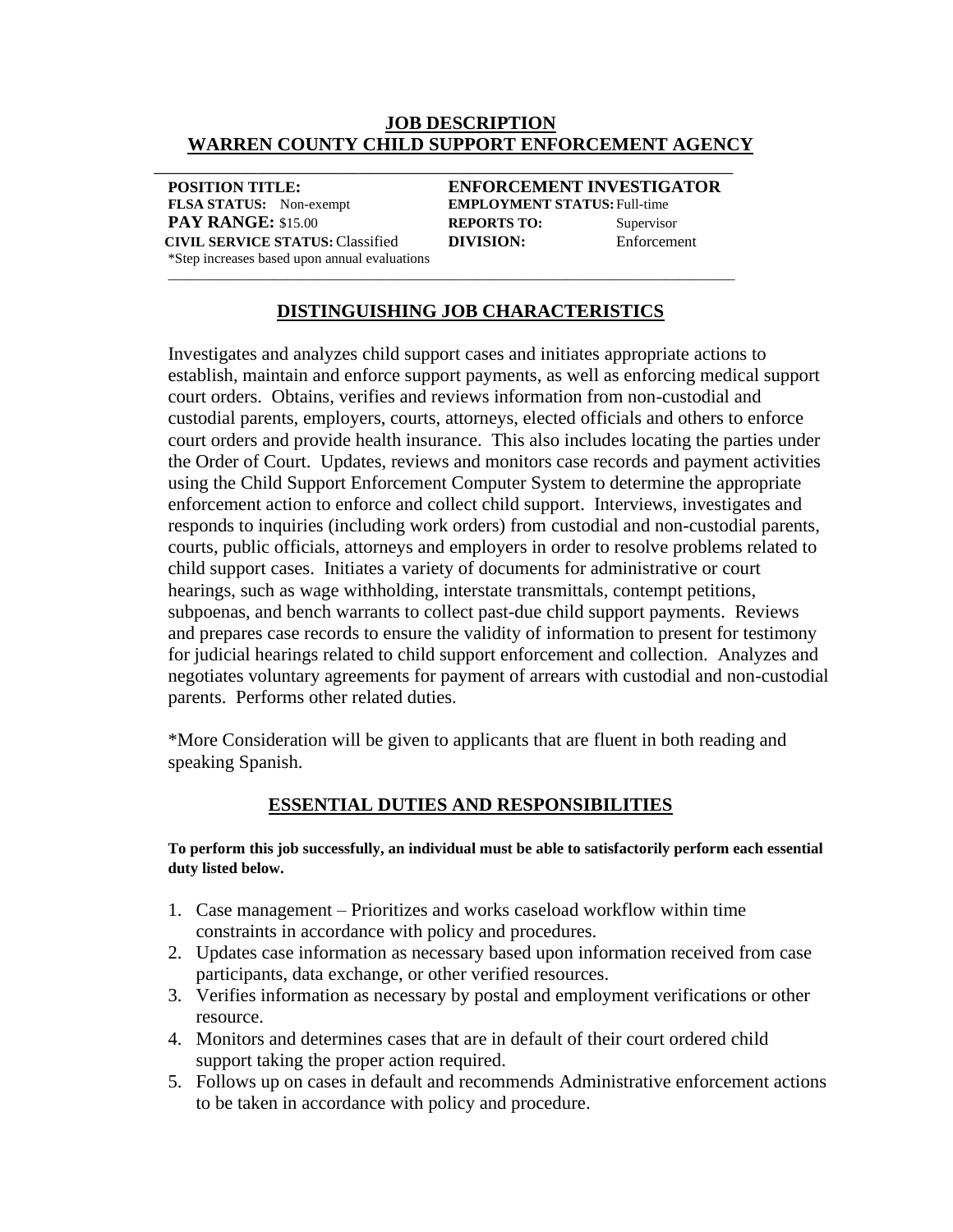- 6. Initiates referrals to add/terminate arrears orders, suspend driver's licenses; intercept bank accounts; place liens; send income withholding orders; contempt.
- 7. Prioritizes and works alerts generated within SETS (Support Enforcement Tracking System) and completes the resolving action.
- 8. Prepares, sends and receives correspondence.
- 9. Receives legal entries and updates the appropriate screens in SETS.
- 10. Utilizes and updates running record comments.
- 11. Receives and works reports in a timely manner.
- 12. Contacts participants as necessary to obtain pertinent information or to relay case information.
- 13. Manage specialty caseloads as assigned.
- 14. Attends meetings and trainings to manage changes in policy and procedure.
- 15. Predictable and demonstrable attendance.

# **PERFORMANCE EXPECTATIONS**

- 1. Start each day with a positive attitude and maintain it throughout the day.
- 2. A regular and predictable attendance is needed and expected to manage workload.
- 3. Patience for callers. Treat all callers with respect and professionalism.
- 4. Learn how to locate and use the customer service resources and tools within the first month.
- 5. Learn to navigate through SETS (Support Enforcement Tracking System, ONBASE, and SMI within first 6 months.
- 6. Create a self-help guide as you train.
- 7. Use the online CBT (computer based training) tool to learn the policies and procedures regarding the services the agency provides. Complete Default during your first month.
- 8. Build a working relationship with the various departments and learn what role they play in the life of a case.

## **WORKING CONDITIONS**

The employee must negotiate, use, or work with or in the vicinity of: emergency plans for evacuation purposes; fire plans for the prevention of fire hazards; flammable and combustible liquids (denatured alcohol), personal protective equipment; general requirements for use, care and limitation or personal protection (gloves, glare shield), eye and face protection (glare shield) hand protection; handling of material and supplies; hazardous chemicals (i.e. liquid paper, toner, etc.) General duty: Safe and healthful workplace. The employee sits for extended periods of time operating and viewing a computer. The employee has contact with potentially violent or emotionally distraught persons.

# **EQUIPMENT OPERATED**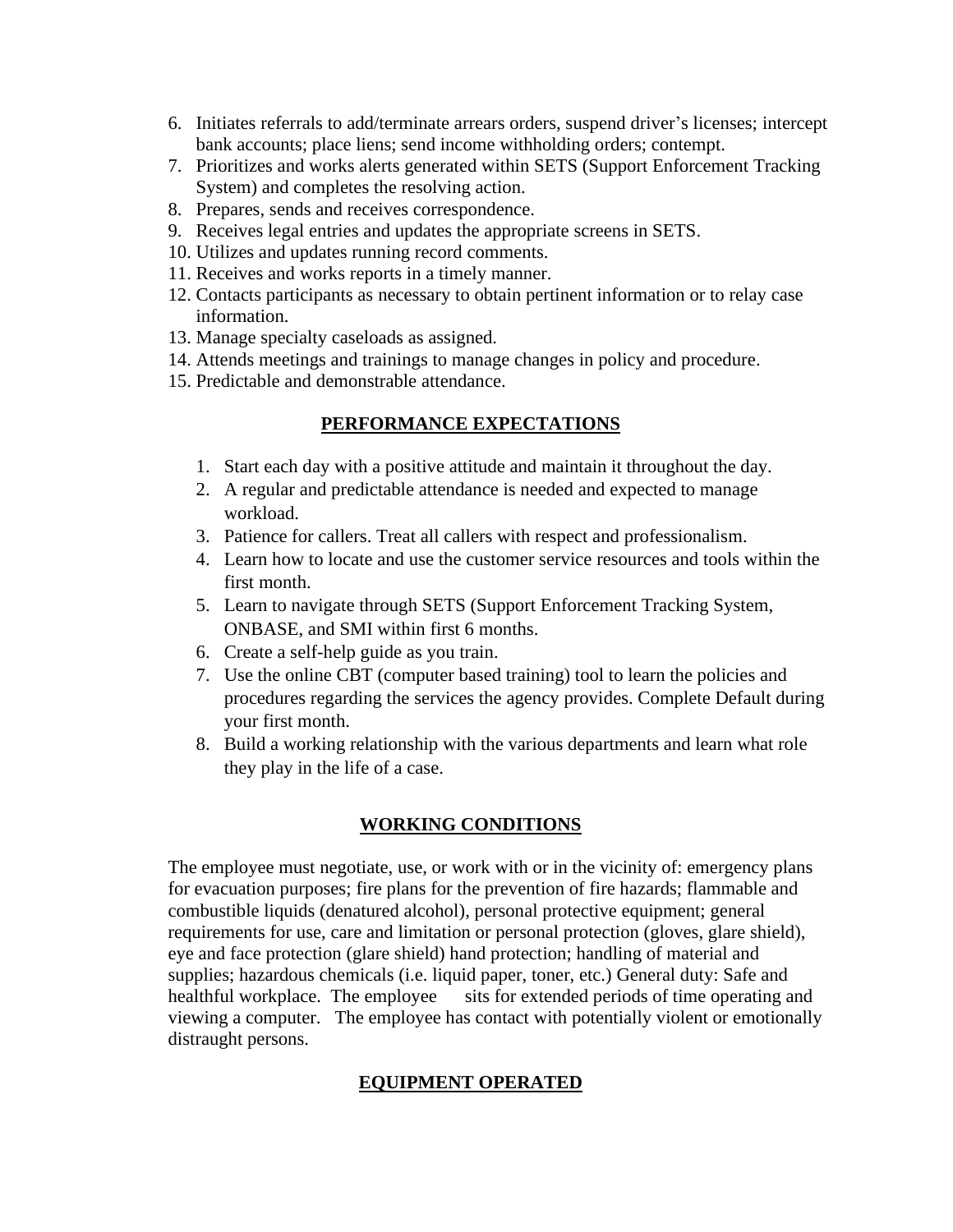Computer; printer; scanner; calculator; copier; fax machine; shredder; postage machine; telephone; and other standard office equipment.

# **CONTACT WITH OTHERS**

Non-residential parents (payors); residential parents (payees); attorneys; other state and county agencies; employers, bank personnel, and the general public.

# **PHYSICAL DEMANDS**

#### **The following physical demands are typically exhibited by position incumbent performing this job's essential duties and responsibilities.**

While performing duties of this job, the employee frequently sits for extended periods of time at a computer. Employee talks and hears over the telephone. Vision demands include frequent close, detailed vision when operating the computer, the ability to adjust focus for close work. Physical demands include, but are not limited to standing, walking, bending and stooping, retrieving and carrying files of various weights (averaging 1 oz. to 3 lb.) on a daily basis.

## **REQUIRED KNOWLEDGE, SKILLS AND ABILITIES**

**Knowledge of:** court system processes pertaining to child support; child support practices and requirements; investigative methods; standard office practices and methods; child support office policies; procedures and work rules; Child Support Program Manual; computer operations, basic mathematical principles; general legal terminology.

**Ability to:** apply principles to practical work situations; maintain productivity; and friendly working atmosphere; post information and data into computer accurately and rapidly; develop and maintain effective working relationships with associates, clients and general public; maintain confidentiality and sensitive subject matter; add, subtract, multiply and divide whole numbers; calculate percentages; fractions and decimals; gather and classify information; work independently, communicate effectively both written and oral.

**Skills in:** operation of standard office and other job equipment; operation of job-related software applications.

## **QUALIFICATIONS**

An appropriate combination of education, training, course work and experience may qualify an applicant to demonstrate required knowledge, skills, and abilities. An example of an acceptable qualification is: High School degree, GED or equivalent with training and experience as an investigator including extensive experience in location efforts and functions. Training or demonstrable ability to perform the essentials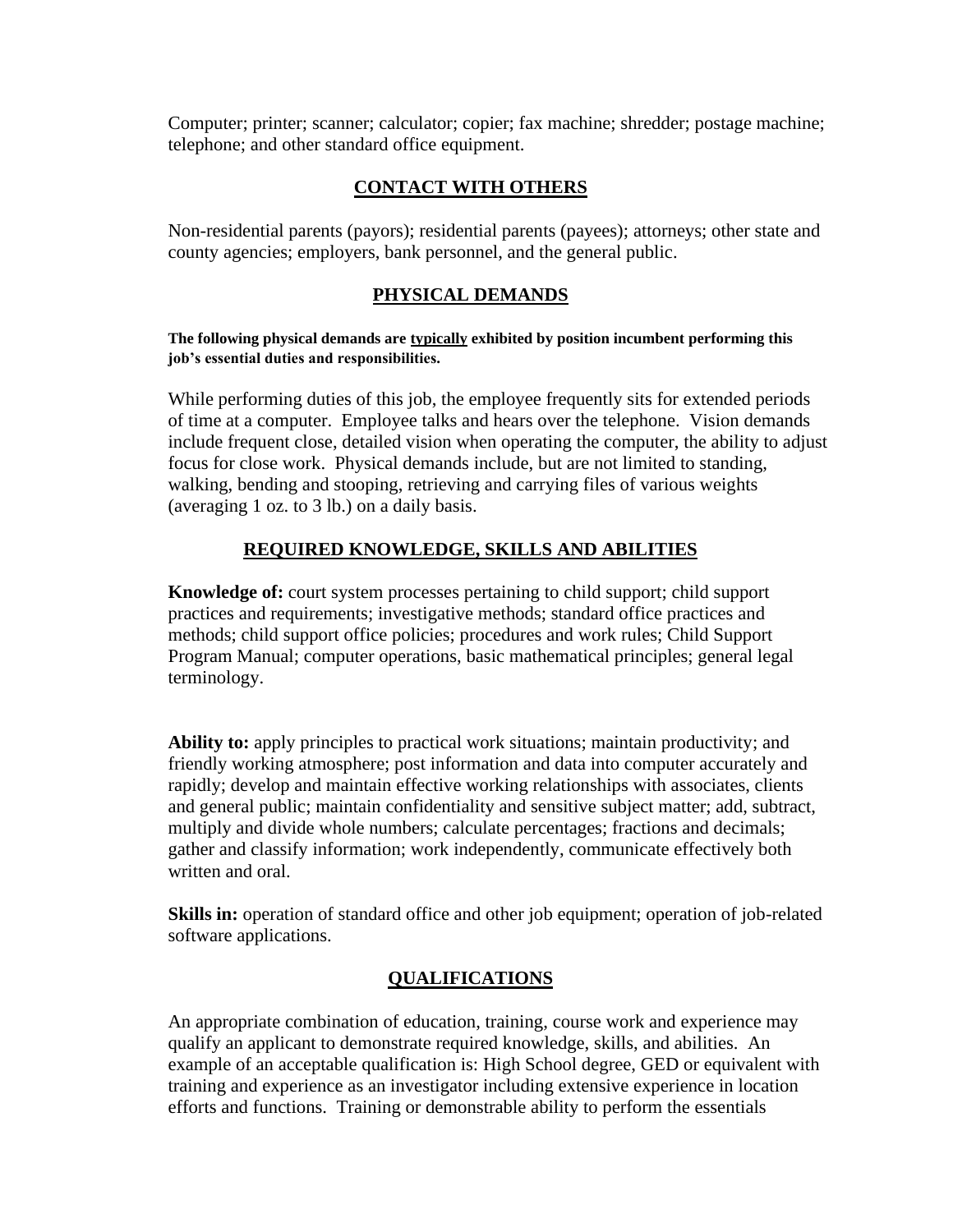functions of the position.